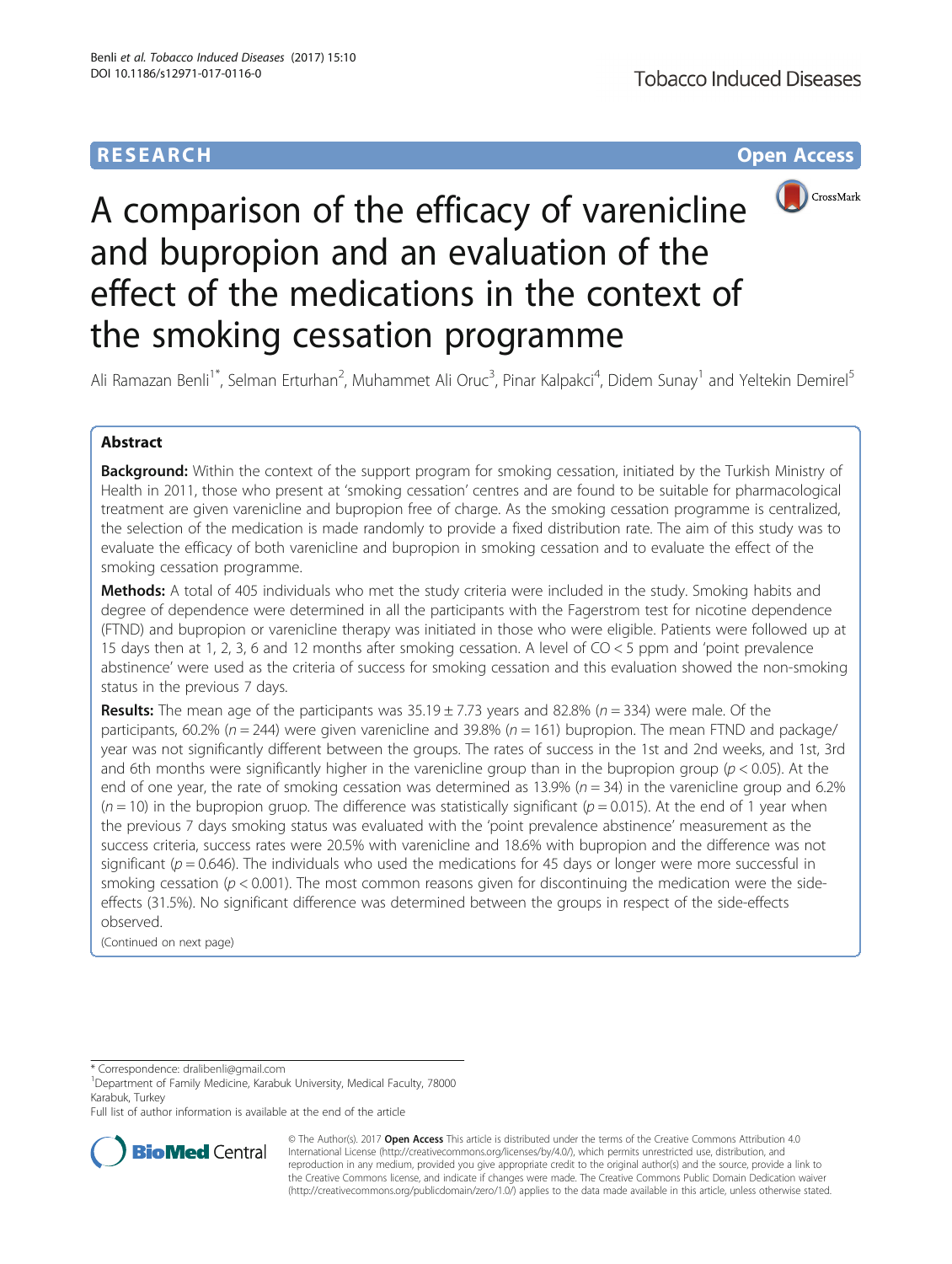## (Continued from previous page)

Conclusions: Although the rates of smoking cessation in all the other control points were higher with varenicline than with bupropion, no significant difference was found between the success rates of varenicline and bupropion used in smoking cessation based on the last 7 days at the end of one year. Those who used the medications for 45 days or longer were more successful in smoking cessation.

**Keywords:** Varenicline, Bupropion, Smoking cessation

## Background

Smoking is addictive in nature because of the psychoactive nicotine substance contained in tobacco. The risk of dependence in smoking is similar to that in heroin and alcohol use [[1\]](#page-6-0). Smoking is one of the most important causes of four diseases which are the most common causes of mortality (atherosclerotic cardiovascular disease, cerebrovascular disease, cancer and chronic obstructive pulmonary disease) The development of smoking-related diseases and the associated risks of death significantly decrease in persons who quit smoking [[2\]](#page-6-0). Therefore, one should seek help from both the immediate vicinity and professionals. Pharmacological support is an important component of smoking cessation and should be recommended to those want to quit [\[2](#page-6-0)–[4\]](#page-7-0).

Despite increased understanding of the harmful effects, smoking has recently become almost an epidemic. A new tobacco control period was initiated by the World Health Organization in 2003 within the context of action against smoking and the Framework Convention on Tobacco Control (FCTC) contract was published. Turkey signed that contract in 2004 and adopted it in the same year with Law no 5261. In accordance with that contract, the "National Tobacco Control Program" and the "Tobacco Control Action Plan" covering 2008–2012 were prepared with the participation of a large number of representatives from official and nongovernmental organizations. Vareniclin tartrate (Champix ©) and bupropion hydrochloride (Zyban ©) which are used in smoking cessation were distributed free of charge in the smoking cessation clinics (SCC) for a 3-month period [\[5\]](#page-7-0). This increased applications to smoking cessation clinics. During this period, that there was an increase of 8.8 fold in the number of applications to our clinic was an encouraging finding in favour of the campaign. Patients who were to receive the medication were randomly determined by the medication support center in order to provide a constant distribution rate of varenicline and bupropion and so that physicians would not be aware of the medication distribution. This created an open experimental setup for comparison of the rate of success between varenicline and bupropion.

In this context, the aim of the study was to evaluate the efficacy of both varenicline and bupropion in the cessation of smoking and the effect of the smoking cessation programme. In addition, compliance of individuals to using the medications and side effects were evaluated.

## **Methods**

Our polyclinic has been in service since 1999, providing behavioural therapy support with a biopsychosocial approach to individuals wishing to stop smoking and recommending pharmacological methods and where possible monitoring the patients with proactive telephone calls and follow-up visits. Patients can apply to the clinic directly by calling the Ministry of Health 'stop smoking' helpline and making an appointment.

This study was designed as a prospective, comparative study. During the study period of March 2011-October 2011, a total of 2397 individuals aged over 18 years applied to our smoking cessation polyclinic and were included in the smoking cessation programme of the Ministry of Health. After smoking cessation, the participants were evaluated at 15 days then at 1, 2, 3, 6 and 12 months. Patients who did not attend the follow-up visits were called by telephone. A total of 405 individuals completed one year of follow-up and agreed to participate in the study.

A questionnaire was completed at face-to-face interviews. The questionnaire included sociodemographic characteristics of the participants and questions related to alcohol consumption (unit/day; 1 unit alcohol = 1glass of wine, 1 bottle of beer, 1 measure of spirits), smoking status since stopping, medication use and if used irregularly, the reasons why (patients were not guided in this), side-effects, confidence in their ability to be successful in smoking cessation (0–5 points;0: no, 1: very low, 2: low, 3:medium; 4:high, 5:very high), whether or not there was another smoker at home, support from family and friends and previous attempts to stop smoking. In addition to the physical examination, the Fagerstrom Test for Nicotine Dependence (FTND) was applied [[6\]](#page-7-0).

In the period of medication support, the medicines to be used by patients specifically in this period were distributed free of charge by the Ministry of Health. Persons considered eligible after presentation were given one of the two medications (varenicline or bupropion) by the support center. Since nicotine replacement was not included in the program, this study only evaluated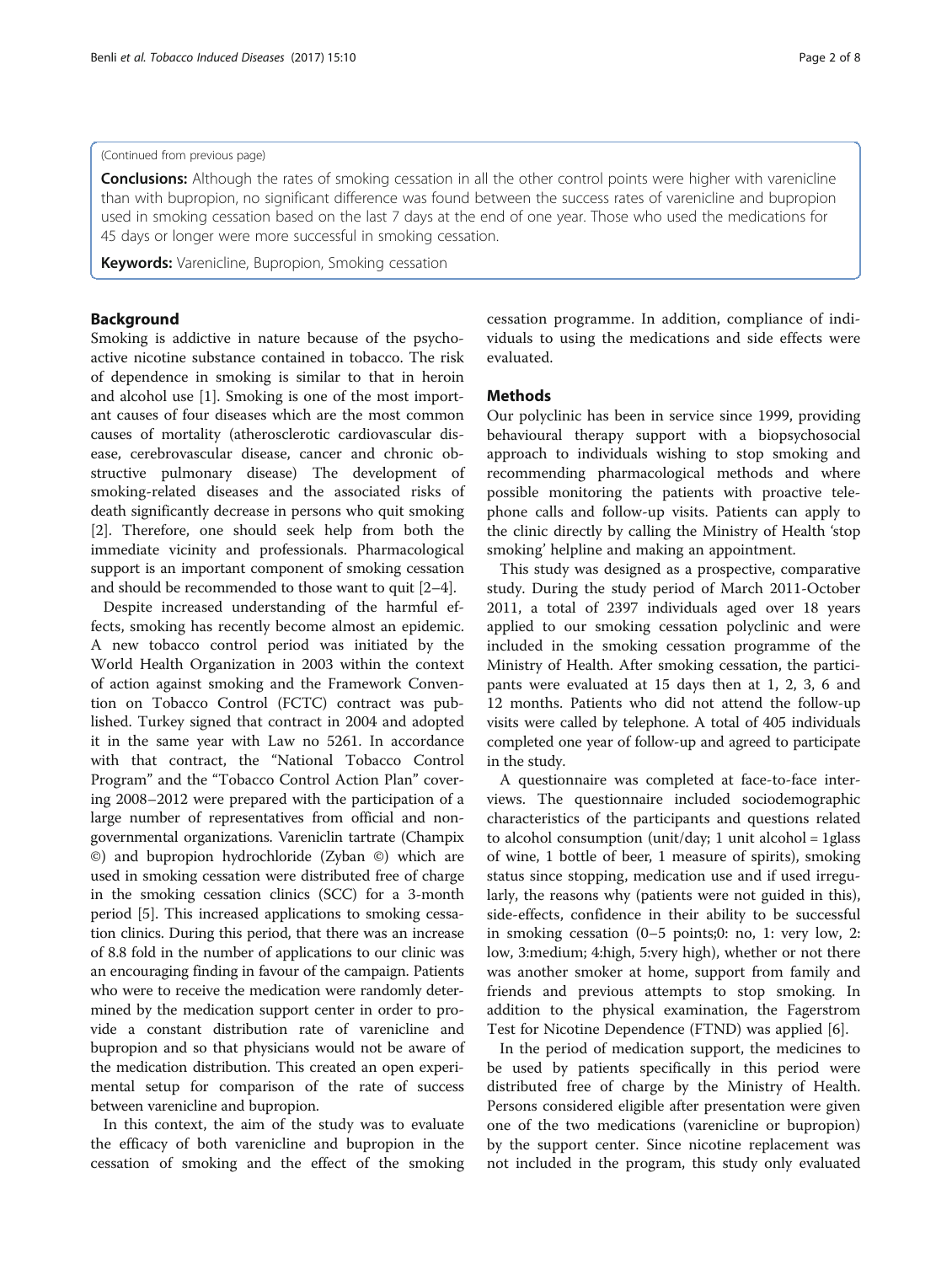the bupropion and vareniclin therapies. The participants were informed about the frequent possible side effects of the medications. Of the total participants, 60.2%  $(n = 244)$  were given vareniclin and 39.8%  $(n = 161)$  bupropion. Patients receiving treatment for previously known psychiatric disease and those with epilepsy were excluded from the study.

### Fagerstrom Test for Nicotine Dependence (FTND)

FTND is a widely used scale in the determination of nicotine dependence. The Turkish version of FTND has been tested for reliability. FTND consists of 6 questions scored between 1 and 10 points with a score of > 4 points indicating the possibility of dependence. Based on the total score obtained from a comprehensive evaluation of this test; nicotine dependence is graded in 5 categories as very low  $(0-2 \text{ points})$ , low  $(3-4 \text{ points})$ , medium  $(5 \text{ points})$ , high (6–7 points) and very high (8–10 points) [[6\]](#page-7-0).

## Evaluation of side effects

Questions were asked about the possible side effects to achieve a standard conclusion and to learn if there were side effects that the patients could not recall, but might have experienced. In addition, other side effects reported by the patients were recorded and the side effects specified by the patients were combined if they were very similar.

## Measurement of CO level in breath

The monitoring of smoking status was implemented by measuring the CO level in the breath using a 'Bedfontpico + Smokerlyzer' monitor in the clinic at every visit. In the CO measurement in the breath, participants were first asked to perform a forced expiration and then a full inhalation following by holding their breath until a beep sound from the device (about 15 s) and then to blow slowly into the mouthpiece, aiming to empty the lungs completely. For subjects who reported that they had not smoked in the previous 7 days, the CO measurements were performed twice at 5 min intervals. A level between 6 and 10 ppm indicated an infrequent smoker or danger zone, while 11 ppm and higher values indicated an addicted smoker with high levels of CO in their blood. In the present study, a CO level  $\leq$ 5 ppm was considered as the success criterion as proposed by Perkins et al. [[7\]](#page-7-0).

The 'point prevalence abstinence' measurement, as in the American Public Health Service guidelines, was used to determine the success rate in smoking cessation [[8\]](#page-7-0). This evaluation expresses the smoking status in the previous 7 days and has been widely used in previous studies as it provides a general result and increases statistical power [[9](#page-7-0)].

## Statistical analysis

Statistical analysis of the data was performed utilizing the SPSS v20.0 Statistical Software. Definitive statistics were expressed as mean rank and difference for continuously measured variables and as frequency and percentage for nominal variables. Relationships between variables were evaluated using correlation analysis. The Chi-square test was used for categorical variables, while variables specified with measurement were evaluated through the Independent Samples *t*-test. A value of  $p < 0.05$  was considered statistically significant.

Approval for this study was granted by the Local Ethics Committee.

## Results

Of the total 405 participants, 82.5% ( $n = 334$ ) were male and 17.5%  $(n = 71)$  female. The age of the patients ranged from 20 to 65 years. The overall mean age was  $35.24 \pm 7.7$  years, while the mean age was  $35.09 \pm 7.7$ 7.85 years in males and  $36.03 \pm 6.88$  years in females (Table [1\)](#page-3-0). The mean FTND value at presentation was determined as  $6.34 \pm 2.38$  for varenicline and  $6.23 \pm 2.49$ for bupropion ( $p = 0.655$ ), while package/year values were  $14.8 \pm 7$  and  $15.9 \pm 6$ , respectively ( $p = 0.624$ ).

At the end of one year, the success rate was found to be 20.5% with varenicline and 18.6% with bupropion based on 7-day point prevalence ( $p = 0.646$ ). In persons who used the medications for 45 days or longer, the one-year success rates were determined as 27.6 and 27.8% for varenicline and bupropion based on 7-day point prevalence ( $p = 0.987$ ). The CO levels of all the participants were measured and found to be <5 ppm in 80 participants who stated that they had not smoked during the previous week (mean CO level,  $2.36 \pm 0.90$ ).

Of the total participants, 3.95% ( $n = 16$ ) never used the medication, while  $6.7\%$   $(n = 27)$  used the medication regularly. Regular use of the medication over 90 days was determined in 9.8% ( $n = 24$ ) of the varenicline users and 1.9% ( $n = 3$ ) of the bupropion users ( $p = 0.002$ ). Medication use of 71 days or longer was determined in 34 (13.7%) varenicline and 6 (3.7%) bupropion users ( $p = 0.001$ ). The rate of medication use for at least 45 days was determined as 25.9%  $(n = 105)$  (varenicline;  $n = 87$ , bupropion;  $n = 18$ ) ( $p < 0.001$ ).

The demographic characteristics and smoking habits of the participants are shown in Table [1.](#page-3-0) No significant differences were observed between the groups in respect of gender, age, marital status, educational level, BMI, presence of another smoker at home, alcohol consumption, social support, previous quitting attempts, concerns about the harmful effects of smoking, Fagerstrom scores or the age of starting to smoke. However, there was a significant difference between the groups in terms of the amount of smoking, with a higher rate determined in the varenicline group than in the bupropion group ( $p = 0.004$ ).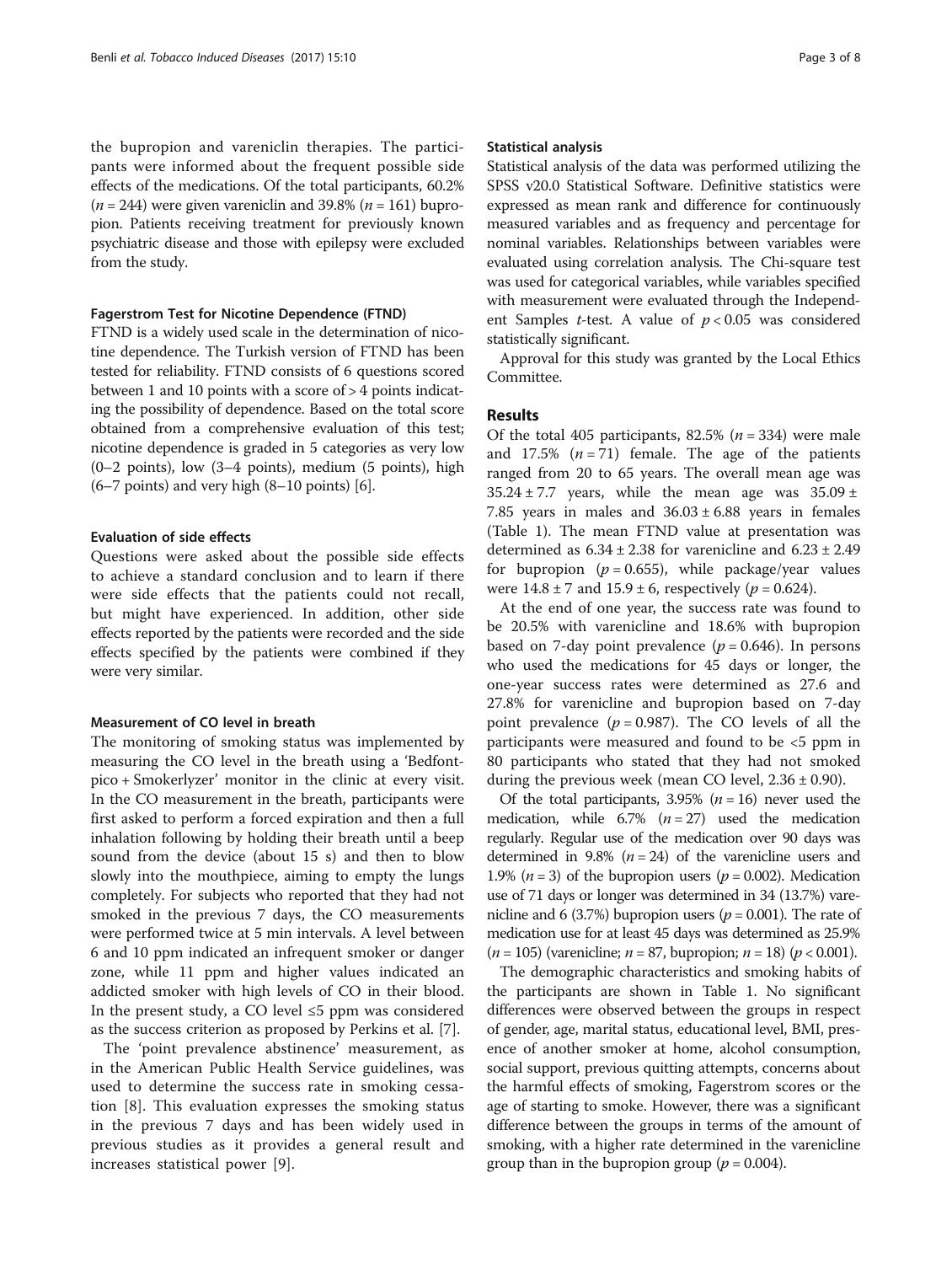<span id="page-3-0"></span>**Table 1** The demographical characteristics and smoking habits of participants

| Variable                                                 |                          | Varenicline ( $n = 244$ ) |      | Bupropion ( $n = 161$ ) |                  | $p^*$     |
|----------------------------------------------------------|--------------------------|---------------------------|------|-------------------------|------------------|-----------|
|                                                          |                          | n.                        | %    | n                       | %                |           |
| Gender                                                   | Male $(n = 334)$         | 194                       | 79.5 | 140                     | 87.0             | 0.054     |
|                                                          | Female $(n = 71)$        | 50                        | 20.5 | 21                      | 13.0             |           |
| Age Groups                                               | $20 - 29$ ( $n = 111$ )  | 74                        | 30.3 | 37                      | 23.0             | 0.267     |
|                                                          | $30 - 39$ ( $n = 184$ )  | 106                       | 43.4 | 78                      | 48.4             |           |
|                                                          | $≥40 (n = 110)$          | 64                        | 26.2 | 46                      | 28.6             |           |
| Marital Status                                           | Married ( $n = 329$ )    | 191                       | 78.3 | 138                     | 85.7             | 0.061     |
|                                                          | Not Married ( $n = 76$ ) | 53                        | 21.7 | 23                      | 14.3             |           |
| <b>Educational Status</b>                                | Primary- Secondary       | 45                        | 18.4 | 31                      | 19.3             | 0.775     |
|                                                          | High School              | 101                       | 41.4 | 71                      | 44.1             |           |
|                                                          | College + $a$            | 98                        | 40.2 | 59                      | 36.6             |           |
| Alcohol Consumption Status                               | Yes $(n=63)$             | 37                        | 15.2 | 26                      | 16.163           | 0.789     |
|                                                          | No $(n = 342)$           | 207                       | 84.8 | 135                     | 83.9             |           |
| Social support                                           | Yes $(n = 241)$          | 169                       | 69.3 | 75                      | 65.2             | 0.394     |
|                                                          | No $(n = 161)$           | 75                        | 30.7 | 86                      | 34.8             |           |
| The amount of cigarettes smoked per day in               | $1-10$ pcs               | 29                        | 11.9 | 5                       | 3.1              | 0.004     |
| the initial presentation                                 | $11-20$ pcs              | 99                        | 40.6 | 86                      | 53.4             |           |
|                                                          | $21 - 30$ pcs            | 79                        | 53.4 | 43                      | 26.7             |           |
|                                                          | $\geq$ 31 pcs            | 37                        | 45.7 | 27                      | 16.8             |           |
| Previous quitting trial                                  | Yes ( $n = 272$ )        | 167                       | 68.4 | 105                     | 65.2             | 0.499     |
|                                                          | No $(n = 133)$           | 77                        | 31.6 | 56                      | 34.8             |           |
| Concerns about the harmful effects of smoking            | No $(n = 24)$            | 16                        | 6.6  | 8                       | 5.0              | 0.532     |
|                                                          | Little $(n = 69)$        | 45                        | 18.4 | 24                      | 14.9             |           |
|                                                          | High $(n = 170)$         | 96                        | 39.3 | 74                      | 46.0             |           |
|                                                          | Very High ( $n = 142$ )  | 87                        | 35.7 | 55                      | 34.2             |           |
| Mean Fagerstrom Score                                    |                          | $6.34 \pm 2.38$           |      | $6.23 \pm 2.49$         |                  | $0.655**$ |
| The amount of cigarettes/day in the initial presentation |                          | $22.78 \pm 10.11$         |      |                         | $23.39 \pm 9.13$ |           |
| Mean Age                                                 |                          | $34.8 \pm 7.61$           |      |                         | $35.9 \pm 7.78$  |           |
| Mean age of start to begin smoking                       |                          | $17.80 \pm 4.26$          |      |                         | $17.60 \pm 4.35$ |           |
| Mean Body Mass Index                                     |                          | $25.46 \pm 3.80$          |      | $26.11 \pm 3.59$        |                  | 0.082     |

\*Chi square test, \*\*Independent sample <sup>t</sup> test (in evaluation of mean values) <sup>a</sup>

<sup>a</sup>College graduate or bachelor's degree

Based on the patient self, the period with the highest rate of success was the first two weeks after the day of cessation. The rates of success in the first and second weeks were significantly different in favour of varenicline ( $p < 0.001$ ). The rate of success in the first month was determined as 48.4% in varenicline and 33.5% in bupropion users ( $p = 0.003$ ). When the subjects who did not smoke in the first 3 months were evaluated, the varenicline users were found to be significantly more successful than the bupropion users  $(p = 0.003)$ . The difference between the two groups continued at the end of 6 months and at the end of one year, the rate of the smoking cessation was found to be 13.9% ( $n = 34$ ) in the varenicline group and 6.2% ( $n = 10$ )

in the bupropion group with a statistically significant difference  $(p = 0.015)$  (Table [2\)](#page-4-0).

Open-ended questions were asked about the reasons for taking the medication, but not using it regularly and the answers given were categorized. Those who participated in the campaign because it was free of charge although they did not feel ready to quit smoking or did not believe that the medication would be effective were determined at the rate of 10.1%. After exclusion of 27 individuals who used the medications regularly, the final assessment was applied to 378 participants. The first or the most remarkable reasons reported by the participants are given in Table [3](#page-4-0) in order of frequency. According to this, 30% of those using varenicline and 33.5% of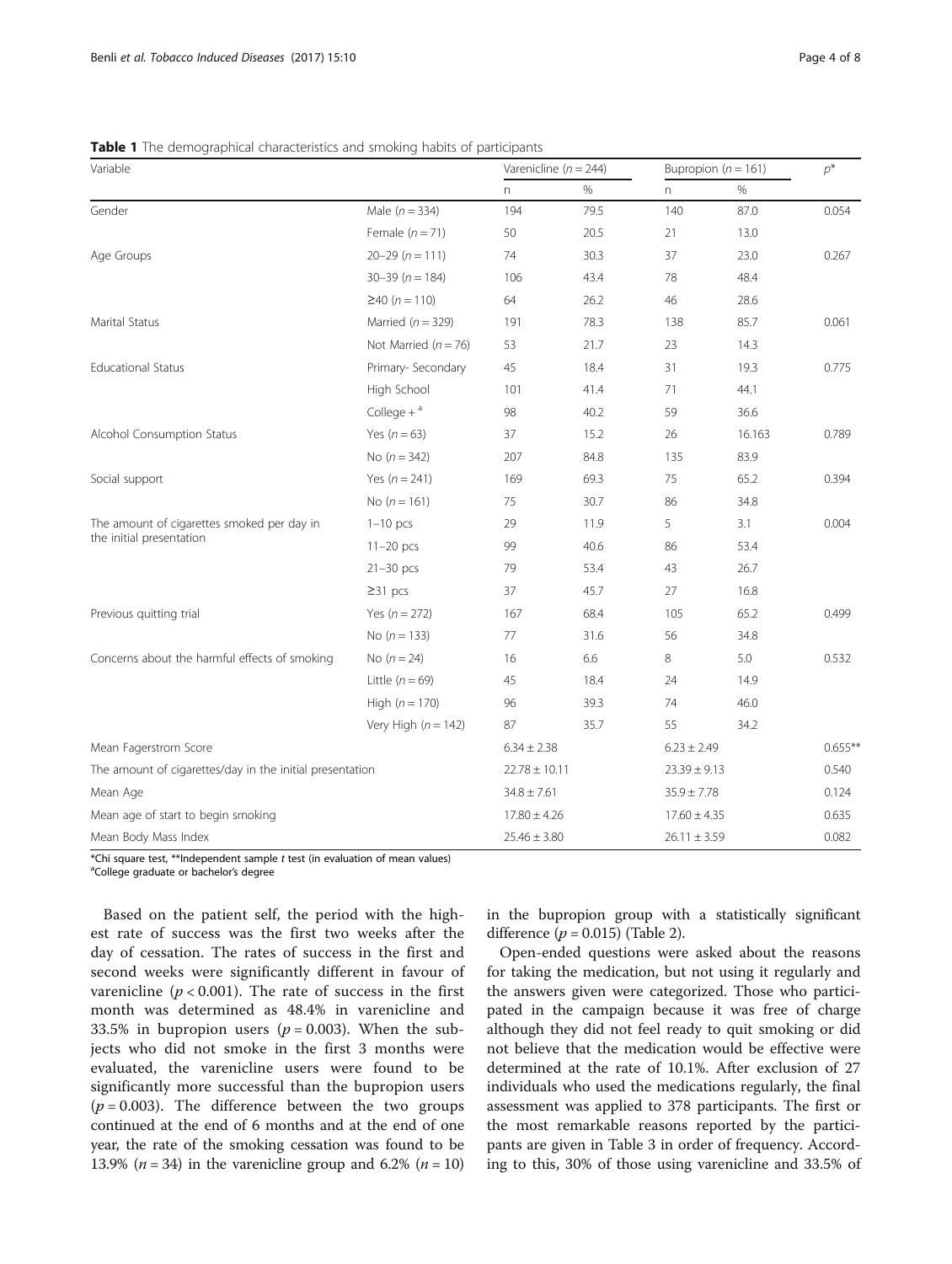<span id="page-4-0"></span>Table 2 Comparisons of smoking cessation of medication groups in follow-up

| Period         | $(n = 244)$ | Varaenicline<br>Bupropion<br>$(n = 161)$ |    | Total<br>$(n = 405)$ |     | $p^*$ |         |
|----------------|-------------|------------------------------------------|----|----------------------|-----|-------|---------|
|                | n           | $\%$                                     | n  | $\%$                 | n   | $\%$  |         |
| First week     | 158         | 64.8                                     | 75 | 46.6                 | 233 | 57.5  | < 0.001 |
| First 2 weeks  | 143         | 58.6                                     | 63 | 39.1                 | 206 | 50.9  | < 0.001 |
| First 1 month  | 118         | 48.4                                     | 54 | 33.5                 | 172 | 425   | 0.003   |
| First 3 months | 76          | 31.1                                     | 29 | 18.0                 | 105 | 25.9  | 0.003   |
| First 6 months | 48          | 19.7                                     | 16 | 9.9                  | 64  | 15.8  | 0.009   |
| First 1 year   | 34          | 13.9                                     | 10 | 6.2                  | 44  | 10.9  | 0015    |

\*Chi-square test

those using bupropion, stated side effects as the reason for not using the medication regularly. With the exception of 16 subjects who never used the medications, 62.2%  $(n = 242)$  of the remaining 389 individuals reported that they developed at least one side effect. Of the total 234 varenicline users, 143 (61.1%) reported that they experienced at least one side effect, while this rate was 98 (63.2%) of 155 bupropion users ( $p = 0.674$ ). The 5 most common side effects were nausea, insomnia, headache, fatigue, irritability and the 5 side effects most commonly self-reported in the study were insomnia, nausea, irritability, headache and dry mouth.

When the factors affecting the success of smoking cessation were evaluated in 80 participants who quit smoking, the rate of success was higher among those who did not drink alcohol, used the medication for 45 days or longer or had experienced multiple failed attempts to quit smoking  $(p < 0.05)$ . The cessation of smoking rate in the previous 7 days of those who used the medications for 45 days or more was 27.6% in the varenicline group and 27.8% in the bupropion group. No significant differences were observed between the groups in respect of other parameters (Table [4\)](#page-5-0).

## Dıscussıon

In this study, the overall success rate of both medications in smoking cessation was found to be 19.8% at the end of the first year. Based on the patient statements, the uninterrupted rate of cessation (URC) of varenicline was found to be higher in the first month, in the first three months, 5–12 weeks, in the first 6 months and the entire year. At the end of one year, the rate of smoking cessation was determined as 13.9% in the varenicline group and 6.2% in the bupropion group. However, when the 'point prevalence abstinence' measurement of the American Public Health Service guidelines, was used as the criteria of success in smoking cessation in the previous 7 days at the end of 1 year, the rate of success was determined as 20.5% for varenicline and 18.6% for bupropion. No statistically significant difference was found between the medications.

In a systematic review by Cahill et al., varenicline was superior to single forms of NRT (OR 1.57; 95% CI, 1.29 to 1.91), and to bupropion (OR 1.59; 95% CI, 1.29 to 1.96),

Table 3 Comparisons of causes of irregular medication usage of groups

| The cause of irregular medication usageuse                                                                     | Varenicline<br>$(n = 220)$ |          | Bupropion<br>$(n = 158)$ |          | $P^*$ |
|----------------------------------------------------------------------------------------------------------------|----------------------------|----------|--------------------------|----------|-------|
|                                                                                                                | n                          | $\%$     | n.                       | %        |       |
| Side effects                                                                                                   | 66                         | 30       | 53                       | 33.5     | 0.464 |
| Over self-confidence/no more need for medicationthe drug                                                       | 48                         | 21.8     | 17                       | 10.8     | 0.005 |
| Not to see any effect of the drugmedication                                                                    | 14                         | 6.4      | 21                       | 13.3     | 0.022 |
| Not feel exactly ready to quit smoking                                                                         | 14                         | 6.4      | 16                       | 10.1     | 0.182 |
| Fail to quit smoking                                                                                           | 18                         | 8.2      | 6                        | 3.8      | 0.085 |
| Begin to smoke again                                                                                           | 14                         | 6.4      | 8                        | 5.1      | 0.594 |
| Fear of side effects                                                                                           | 10                         | 4.5      | 6                        | 3.8      | 0.722 |
| Inability to come controls                                                                                     | 7                          | 3.2      | 7                        | 4.4      | 0.526 |
| Not to believe effect of the medicationdrug                                                                    | 6                          | 2.7      | 5                        | 3.2      | 0.803 |
| Increased in desiremand to smoke                                                                               | 4                          | 1.8      | 4                        | 2.5      | 0.635 |
| ThinkDesire to quit the to not to take the medication anddrug smoking<br>at the same dday of smoking cessation | 3                          | 1.4      | 4                        | 2.5      | 0.406 |
| Work schedule                                                                                                  | 3                          | 1.4      |                          | 0.6      | 0.493 |
| Since the drug is bupropion                                                                                    | $\Omega$                   | $\Omega$ | 4                        | 2.5      | 0.018 |
| ToNot dis like using medicationine                                                                             | 2                          | 0.9      | 0                        | $\Omega$ | 0.229 |
| Not to take the drug with them                                                                                 |                            | 0.5      | $\mathfrak{D}$           | 1.3      | 0.381 |
| Noncompliant                                                                                                   | 10                         | 4.5      | 4                        | 2.5      | 0.307 |

\*Chi square test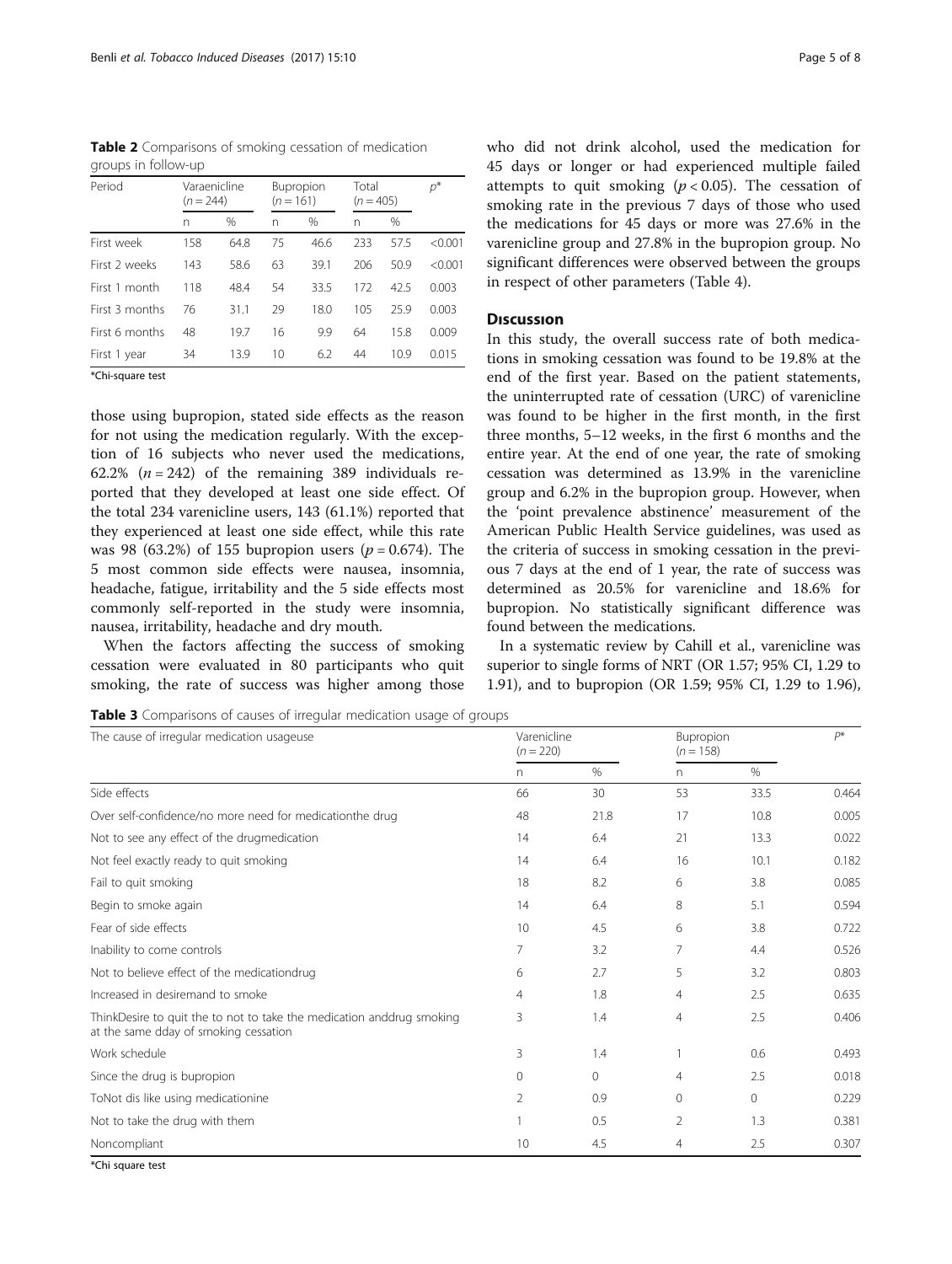<span id="page-5-0"></span>Table 4 Parameters that considered to effect quitting success

| Parameters                        |                                                  | n  | $\%$          | $p^*$ |  |
|-----------------------------------|--------------------------------------------------|----|---------------|-------|--|
| Gender                            | Male $(n = 334)$                                 | 61 | 18.3<br>0.102 |       |  |
|                                   | Female $(n = 71)$                                | 19 | 26.8          |       |  |
| Age                               | $20 - 29$ (n = 111)                              | 28 | 25.2          | 0.234 |  |
|                                   | $30 - 39$ ( $n = 184$ )                          | 33 | 17.9          |       |  |
|                                   | $\geq$ 40 ( <i>n</i> = 110)                      | 19 | 17.3          |       |  |
| Marital status                    | Married ( $n = 329$ )                            | 64 | 19.5          | 0.752 |  |
|                                   | Not married $(n = 76)$                           | 16 | 21.1          |       |  |
| Education                         | Primary, secondary, high<br>school ( $n = 248$ ) | 42 | 16.9          | 0.804 |  |
|                                   | University ( $n = 157$ )                         | 38 | 24.2          |       |  |
| Alcohol consumption               | Yes $(n = 63)$                                   | 5  | 7.9           | 0.01  |  |
|                                   | No $(n = 342)$                                   | 75 | 21.9          |       |  |
| Social support                    | Yes $(n = 274)$                                  | 50 | 18.2          | 0.271 |  |
|                                   | No $(n = 131)$                                   | 30 | 22.9          |       |  |
| Previous quitting attempts        | ≤1 time ( $n = 133$ )                            | 41 | 15.5          | 0.003 |  |
|                                   | >1 time $(n = 272)$                              | 39 | 27.7          |       |  |
| Concern about harmful             | No $(n = 24)$                                    | 8  | 33.3          | 0.028 |  |
| effects of smoking                | Little $(n = 69)$                                | 19 | 27.5          |       |  |
|                                   | High $(n = 170)$                                 | 34 | 20.0          |       |  |
|                                   | Very high $(n = 142)$                            | 19 | 13.4          |       |  |
| Receiving medication              | $≥45$ days ( <i>n</i> = 105)                     | 29 | 27.6          | 0.019 |  |
|                                   | <45 days ( $n = 300$ )                           | 51 | 17.0          |       |  |
| Self-confidence about<br>quitting | 0–4 points ( $n = 303$ )                         | 52 | 17.2          | 0.024 |  |
|                                   | 5 points ( $n = 102$ )                           | 28 | 27.5          |       |  |
| Another person smoking            | Yes $(n = 142)$                                  | 29 | 20.4          | 0.804 |  |
| in house                          | No $(n = 263)$                                   | 51 | 19.4          |       |  |

\*Chi square test

but was not more effective than combination NRT (OR 1.06; 95% CI, 0.75 to 1.48) [\[10](#page-7-0)]. However, in that review, the outcome for benefit was continuous or prolonged abstinence for at least six months from the start of treatment [[11](#page-7-0)]. In meta-analyses by Hughes et al. [\[12\]](#page-7-0) good results were found to be related to varenicline compared to bupropion. In another systematic review which examined 10 studies, findings suggested that varenicline groups achieved higher rates of abstinence compared to both NRT and placebo, bupropion and NRT were of similar effectiveness, and bupropion and varenicline both had higher abstinence rates compared to placebo [[13](#page-7-0)]. No statistically significant difference in terms of side effects was seen in either medication.

CO measurement is frequently used to confirm smoking cessation. In a recent study, a CO titer of 5 ppm was stated to be the most optimal value containing both sensitivity and specificity [\[7](#page-7-0)]. Likewise in the present study, a CO level  $\leq 5$  ppm was accepted as the criterion of success. In the current study, the rate of success based

on 7-day point prevalence was found to be 20.5 and 18.6% for varenicline and bupropion, respectively. The difference was not statistically significant. In literature, 1-year rates of success based on 7-day point prevalence have been reported as 26.2 and 30.5% for varenicline and between 20.7 and 35% for bupropion [\[14](#page-7-0)–[16\]](#page-7-0).

In previous studies about smoking cessation, the mean age has ranged between 37.8 and 46.2 years [[17](#page-7-0)–[19](#page-7-0)]. Although there have been national and international studies reporting that age does not influence smoking cessation outcomes [\[17](#page-7-0), [20](#page-7-0)], some studies have found that an older age has a positive influence on the success of smoking cessation [[12](#page-7-0), [14](#page-7-0)–[21\]](#page-7-0). The relatively lower mean age in the current study may be a factor in the lower success rate of cessation.

In this study, the rate of regular medication use over 3 months was 6.7%. In a previous study evaluating the use of varenicline therapy, 28.2% of the participants continued the therapy for 3 months. In the same study, the rate of success was significantly higher in the group which received therapy for 3 months or longer [[22\]](#page-7-0). In a study by Sheffer et al., the rate of completion of 3 month therapy was 40% and the successful use of the therapy was found to be associated with maintaining communication [\[23](#page-7-0)]. Proactive calls have been shown to increase the rate of success [[24](#page-7-0)]. Low compliance to treatment is remarkable in the current study. This might have resulted from the great number of submissions in the campaign period and the lack of proactive calls. In the current study, the rate of success was significantly higher in those who used the medication for longer than 45 days. In a study by Stapleton et al., the 6-month uninterrupted success rate of participants who completed the therapy was determined as 37.9%, while this rate was only 15.6% in those who discontinued the medication early. In this respect, it can be said that the current study is in parallel with literature [[25\]](#page-7-0).

When the subjects who used the medications for 45 days or longer were evaluated, the one-year success rate based on 7-day point prevalence was similar between the groups. In literature, the one-year success rate based on 7-day point prevalence has been reported as 26.2–30.5% for varenicline and 20.7–35% for bupropion. The results of the current study are consistent with literature in this respect [[18, 20, 21\]](#page-7-0).

In the current study, 31.5% of the participants reported that they stopped using the medications because of side effects. No statistically significant difference was observed between the two medications in terms of side effects and quitting the medication because of side effects. In a systematic review by Lei et al. [[11](#page-7-0)] discontinuation because of adverse events (RR, 1.34;95% CI, 1.02–1.75) was significantly more common for the non-NRT group, which experienced more serious adverse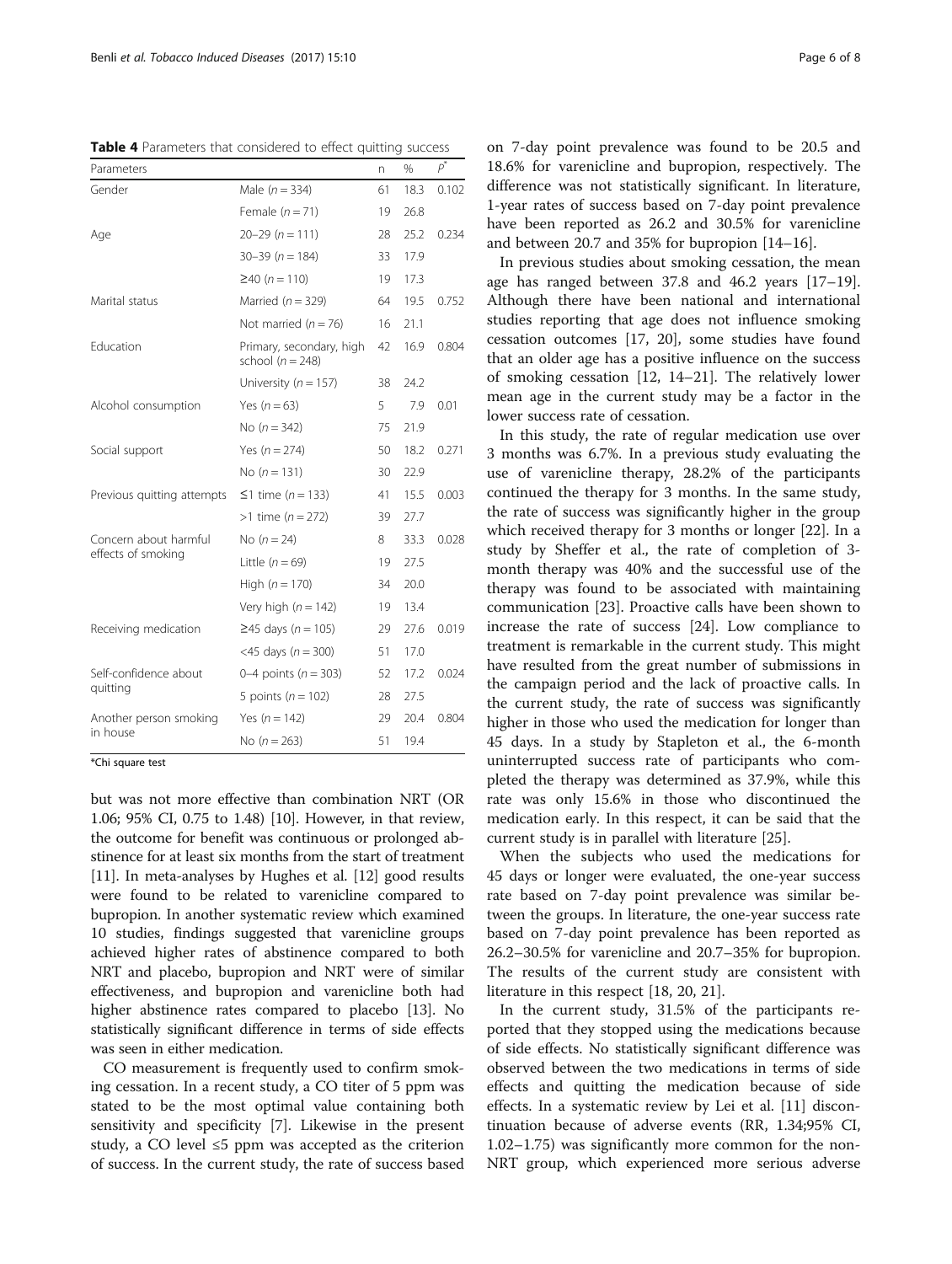<span id="page-6-0"></span>events (RR, 1.87; 95% CI, 1.08–3.24), compared with the control group. As NRT was not used in the current study, a comparison could not be made. Other reasons for not using the medications regularly were lack of confidence in oneself and belief that there was no further need of treatment (21.8%) in the varenicline group and not seeing any benefit from the medication use (13.3%) in the bupropion group. However, the rate of persons who joined the campaign because it was free of charge although they did not feel ready to quit smoking or did not believe that the medication would be effective was 10.1%. In a previous study, the most important reason for discontinuation of the medication was starting smoking again (41.6%) [[26\]](#page-7-0). Other common causes included side effects of the medication and the belief that no further treatment was required. The rate of smoking has been reported to be high among alcohol and substance abusers which makes smoking cessation difficult [\[27](#page-7-0)]. In the current study, smoking cessation was achieved by 5 (7.9%) alcohol abusers and 21.9% of individuals who did not drink alcohol and the difference was statistically significant.

It has been reported in literature that those who are confident in their ability to quit smoking are more successful [\[28](#page-7-0)]. Consistent with the literature, subjects in the current study with self-confidence about smoking cessation were found to be more successful. According to Prochaska [[29](#page-7-0)] and Hymowitz [\[30\]](#page-7-0), the more attempts that are made to quit smoking, the higher the rate of success will be. Similarly in the current study, the difference in the rate of success was statistically significant in respect of the number of attempts to quit smoking.

Although the results of this study are in parallel with reports in literature, there were some limitations to the study. The sudden increase in patient numbers due to the campaign and not being able to make sufficient proactive follow-up calls for continuous monitoring can be considered to have seriously reduced the success rates. Despite giving the patients appointment cards for the follow-up visits and emphasising the importance of those monitoring visits, the rate of those attending follow-up visits remained low. The significant factors for this situation were found to be the over-subscription of patients in the campaign period, a single doctor was attending a large number of patients and that proactive follow-up telephone calls could not be made. Previous studies have shown that proactive calls in the support of smoking cessation were related to an increase in success rates [\[24](#page-7-0), [31](#page-7-0), [32](#page-7-0)].

## Conclusıon

At the end of the first year, no significant difference was found between the medications in terms of the success of smoking cessation. The rate of success of both the

medications was consistent with literature. Persons who used the medications for longer than 45 days were more successful than those used them for shorter periods. In this study, the rate of compliance to treatment was lower compared to previous reports in literature. This may be attributable to the participation of the individuals without fully matured thoughts of quitting, purely because of the free-of charge distribution of the medications and also the low mean age of the participants. The lack of proactive calls might also have been a factor affecting compliance. The free of charge smoking cessation program launched by the Ministry of Health has created awareness. Although no significant difference was observed between the medications in terms of smoking cessation, the very low compliance to treatment suggests that such campaigns should be re-organized using different strategies.

#### Abbrevıatıons

FTND: Fagerstrom test for nicotine dependence; NRT: Nicotine replacement therapy

#### Acknowledgement

Not applicable.

#### Funding

No funding.

#### Availability of data and materials

Please contact author for data requests.

#### Authors' contributions

All authors contributed equally during the preparation of this manuscript. Data were collected by Selman Erturhan. All authors read and approved the final manuscript.

#### Competing interests

The authors declare that they have no competing interests.

#### Consent for publication

Not applicable.

#### Ethics approval and consent to participate

Approval for this study was granted by the Local Ethics Committee, Cumhuriyet University Clinical Research at 10 January 2011 with reference number 2011-01/08.

Participants were informed and verbal consents were taken.

#### Author details

<sup>1</sup>Department of Family Medicine, Karabuk University, Medical Faculty, 78000 Karabuk, Turkey. <sup>2</sup> Altinyayla State Hospital, Altinyayla, 58470 Sivas, Turkey.<br><sup>3</sup> Etimescust State Hospital, Etimescust, 06790 Ankara, Turkey. <sup>4</sup> Cekerek Prin Etimesgut State Hospital, Etimesgut, 06790 Ankara, Turkey. <sup>4</sup>Cekerek Primary Care Unit, Cekerek 66500, Yozgat, Turkey. <sup>5</sup>Department of Family Medicine, Cumhuriyet University, Medical Faculty, 58000 Sivas, Turkey.

## Received: 21 February 2016 Accepted: 21 January 2017 Published online: 01 February 2017

#### References

- 1. O'Brien CP, Gardner EL. Critical assessment of how to study addiction and its treatment: human and non-human animal models. Pharmacol Ther. 2005;108(1):18–58. doi:[10.1016/j.pharmthera.2005.06.018](http://dx.doi.org/10.1016/j.pharmthera.2005.06.018).
- 2. Hecht SS. Tobacco smoke carcinogens and lung cancer. J Natl Cancer Inst. 1999;91(14):1194–210. doi[:10.1093/jnci/91.14.1194](http://dx.doi.org/10.1093/jnci/91.14.1194).
- 3. Bektas M, Ozturk C, Armstrong M. An approach to children's smoking behaviors using social cognitive learning theory. Asian Pac J Cancer Prev. 2010;11(4):1143–9.